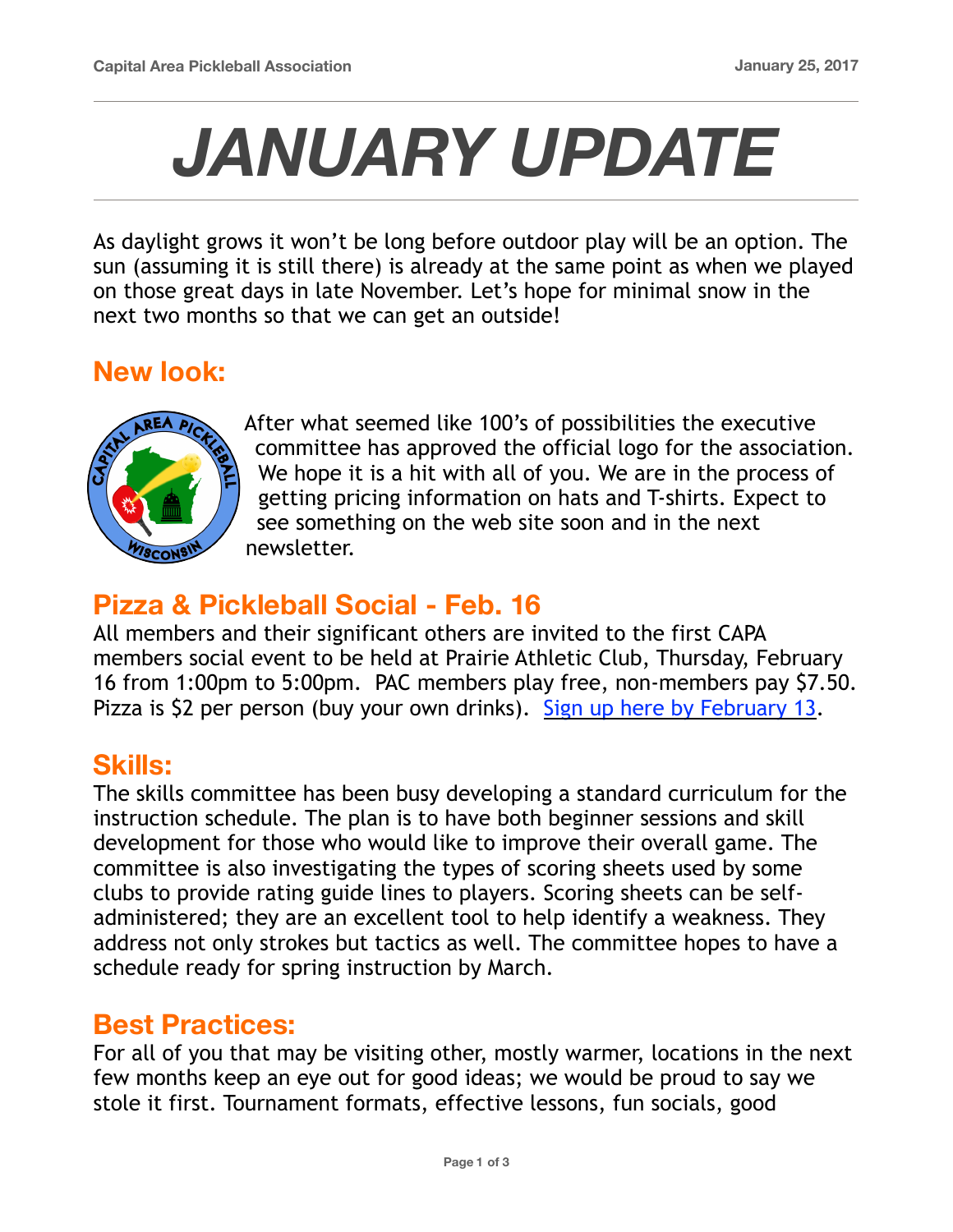signage, methods of leveling play, efficient queuing systems; we will be dealing with all of these and more as we grow our association. Take pictures when you can. One other topic that is on our minds is the preferred ball. It would be nice if we can agree on both an indoor and outdoor standard to recommend.

## **Park and Open Space Plan:**

The City of Madison is conducting a series of Community Visioning Sessions as they develop the plan for the Parks department for the next five years. You might find this a great opportunity to get involved in the future development of Madison parks. Please use [this link](https://www.cityofmadison.com/parks/projects/2018-2022-park-open-space-plan) to review the dates and times of the meetings that will take place in the next six weeks. For the record, your president listed pickleball above golf as the favorite activity in Madison parks. This is an important time for us to be active if we want to see more courts developed by the city. Please take the time to help yourself.

## **Garner Park Play Schedule:**

We have been working on an agreement with the Parks department on the Garner park courts. The plan is to have this finalized by March. Since this is new to both the city and the CAPA we expect that not everything will be covered in the first season. This will be a work in progress allowing for all of the community to enjoy this new facility.

## **Membership:**

Membership now stands just short of 160. With the schedule of activities we are working on and the extensive locations for outdoor play we expect interest in the association will pick up. Please consider how you might help to make our first outdoor season a big success. Many of you have indicated your willingness to help; now that we are getting closer to a more active time period don't hesitate to raise your hand and re-volunteer by indicating your interest to [capareapb@gmail.com](mailto:capareapb@gmail.com).

Help wanted:

- Newsletter editor: Gather information for monthly newsletter and prepare for distribution.
- Social Activity planners: Schedule and plan gatherings either during/after play or at a destination.
- Mini Tournament directors: Schedule and plan small events (10-20 players) in a variety of formats; leveled, mixed, multiple days.